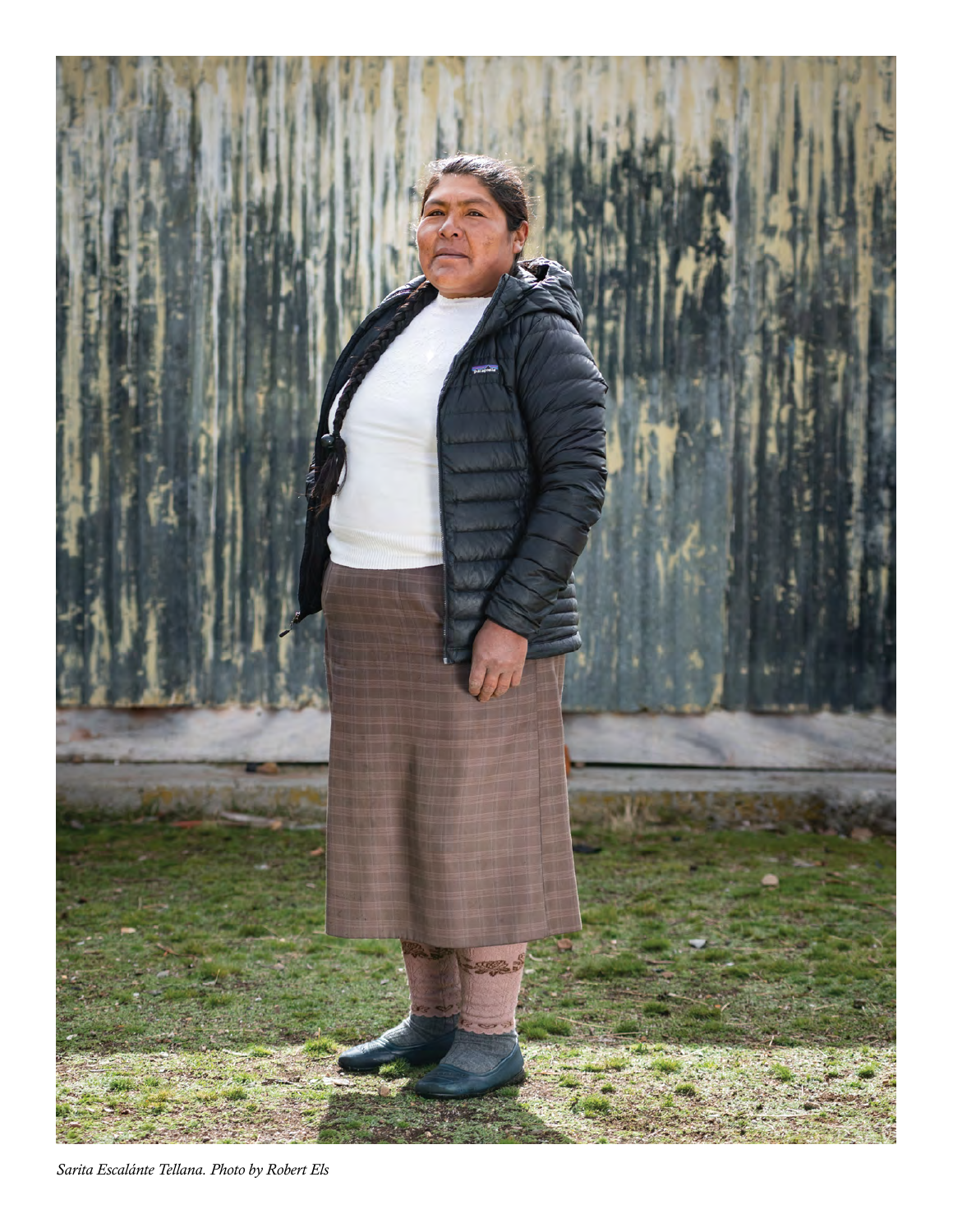# Peru's Quechua-Speaking People of Picotani Speak to You in their Own Voice

# *with Mike Safley*

Quechua Benefit was in Picotani in December 2021 completing the filming of their vicuña documentary, *Vicuña Salvation*. The team conducted individual interviews with people in the community that Quechua Benefit has worked with for more than 20 years. The Quechua Benefit team usually travels with a translator due to their dismal Spanish. This approach creates a lot of "lost in translation."

The documentary interviews were in Spanish with Luis Ara, the film's director from Uruguay, asking all the questions. He is charismatic and does a very good job putting the interviewee at ease. The following is a verbatim transcript of the interview.

Sarita is speaking directly to you about her life raising alpaca and living at 15,500 feet above sea level. Please continue reading until the last sentence.

# **Sarita Escalánte Tellana**

#### Tell me a little about this town.

My name is Sarita Escalánte Tellana, right now we are in the Multicomunal Picotani.

No one had thought about breeding vicuñas. A long time ago, in the time of the company, there were two managers who thought about this. One of them thought that one day this would grow, and that was what happened.

There were not as many vicuñas as you can see now, there were only 13 vicuñas on the other side of this Huanca Huancane. This was fenced because within it they also raised skinny sheep and alpacas.

#### What do you do with vicuñas?

We have worked a lot with the vicuñas, because before there were only these enclosed fields to bathe cattle. There was almost nothing at that time. Nor was Picotani so populated, there was only the office, the rooms of those who worked and where the tower is, but over time it has become populated.

# Are vicuñas an important part of your life today?

Yes, quite important. No one thought they were going to expand to this amount.

#### What work do you do with vicuñas?

Vicuñas were hardly considered important before, but we did. First, we began to build a fence. There was little enclosure on the other side. We began to fence, and then the vicuñas spread a lot. Right now the three communities have vicuña: Cambria, Toma, Picotani plus the Multicommunal.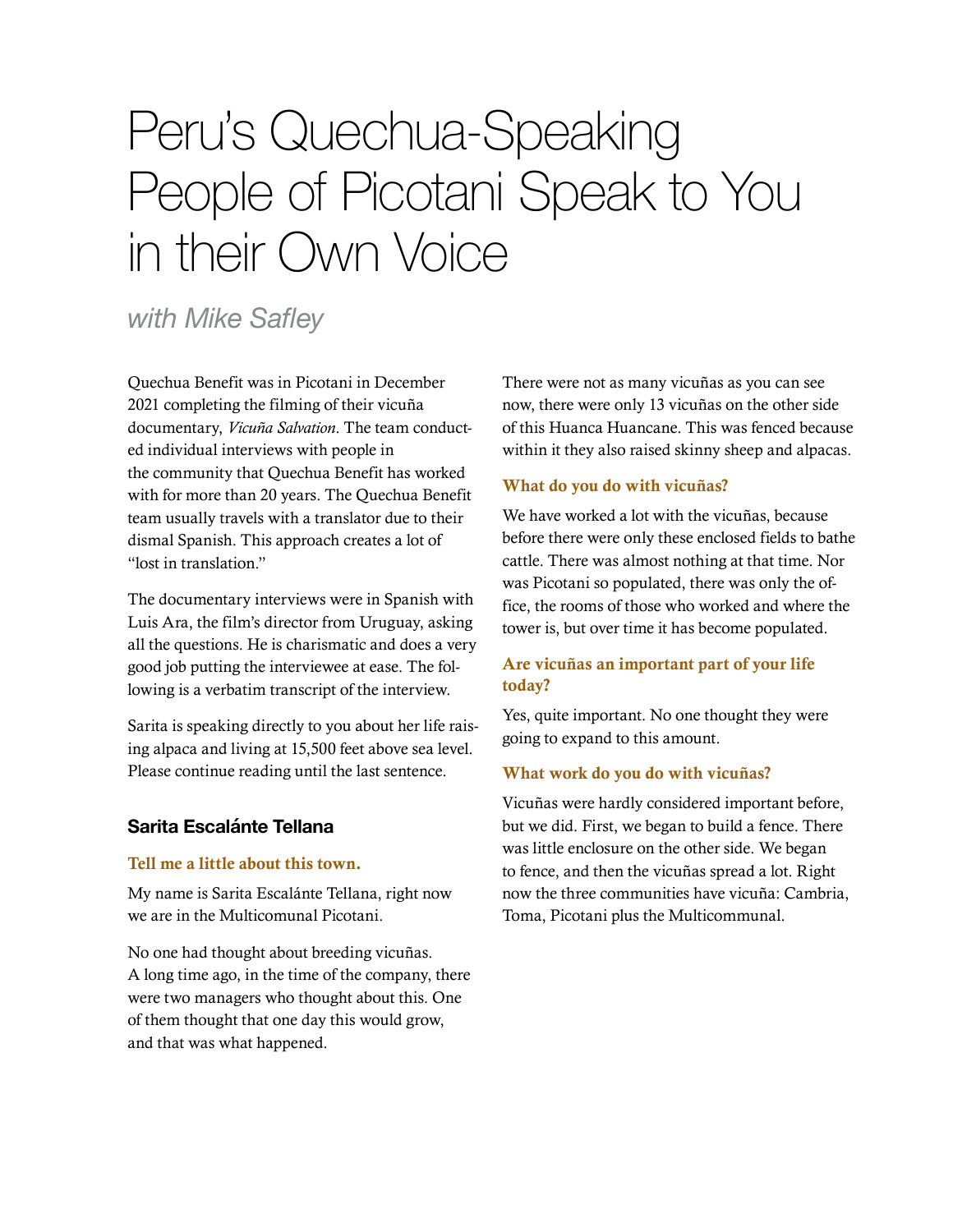

*Vicuñas in the pastures around Multicomunal Picotani. Photo by @loudscape.nef*

#### Does this mean an income for you?

We get the income from vicuña fiber, but it is extremely hard work. We have to fight a lot; both with the hunters and with the cold. It's not easy.

#### What makes vicuña fiber special?

The fiber of the vicuña is special because it is fine.

#### Do they use it for knitting?

Here in Peru, they do not allow us to weave it, but instead I have gone to Bolivia, and I have seen how they go out to the fairs and spread their products out in the streets. Here in Peru, it is not like that.

I dedicate myself more to the alpaca, sheep and cows, but above all, alpaca breeding.



 *Woman in Picotani dehairing vicuña fiber. Photo by Maria Belen*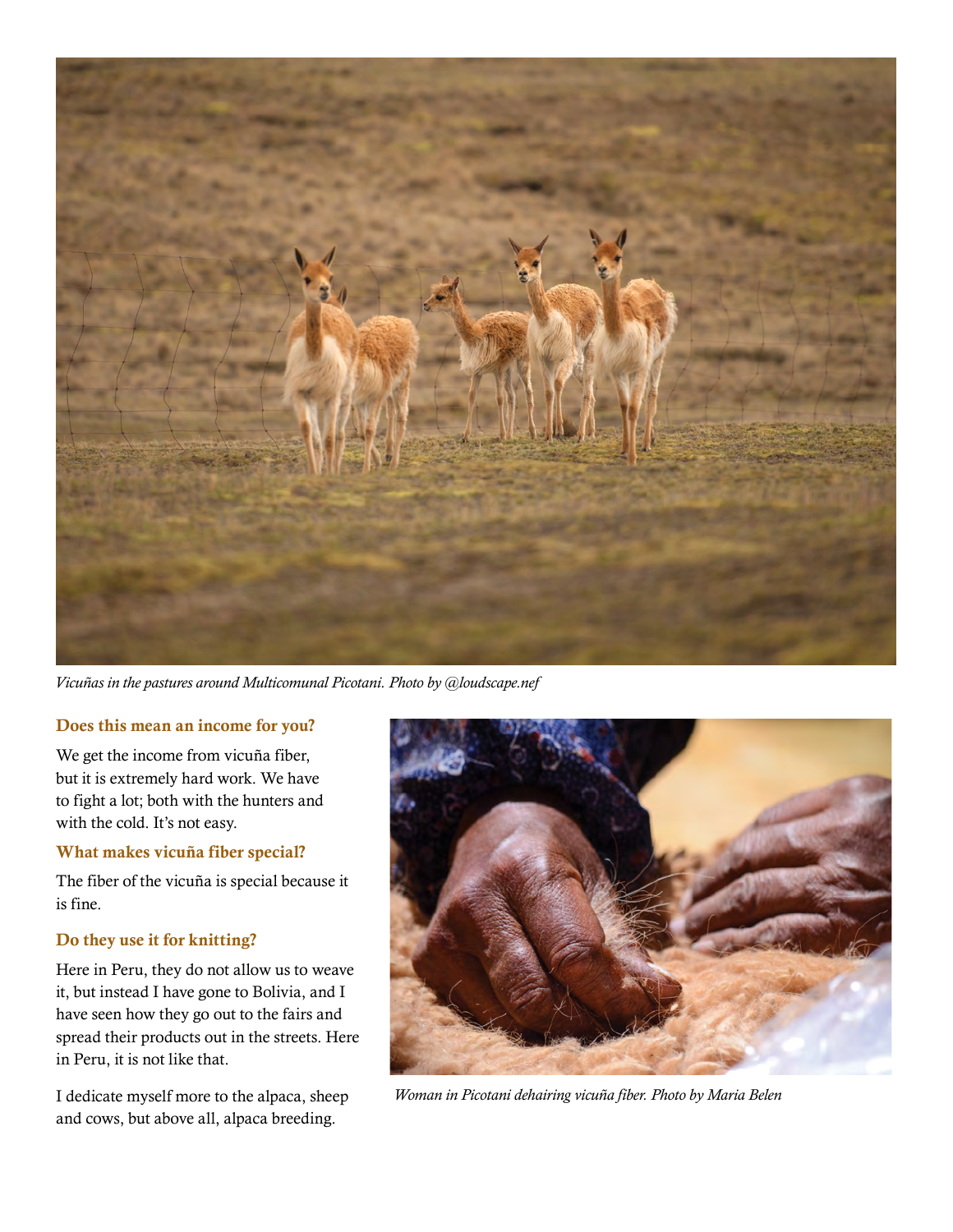# I understand that you are a very important leader in the community...

There are several of us. I am not a leader, only someone born into the community. We try to bring added value to our homes, not to be empty-handed. We have raw material and with that we have started with courses from different institutions and so we have been able to do something for our homes.

# What is the role of women in the Picotani community?

Now, we are improving because in the past they did not let women be seen, or go out, or study, anything, only at home, that was the way it was before. But not anymore. Now, we go out to the offices, we know the courses, all those things.

#### Does that empower women?

We must also know our rights, both spiritually and materially, nor is it to say "I cannot operate with the new decrees" that come out for both women and men. We "adapt" to those laws, but we have to know our place.

#### What is the woman's place?

To be in our homes, to be with our children, with our livestock, with our community, with our organization. We must know all that.



 *Sarita's alpacas. Photo by @loudscape.nef*

## How do you imagine the world of young women? What is going to be in their place in the future?

It's a bit difficult to say because it is rather corrupted. It is no longer as before, there is no respect. Formerly there was respect, but not now, it is not the same.

#### How can you work to help that correct?

It's a bit difficult because from home you have to start respecting. Also, the children have to grow in that environment because when they grow up it is a little difficult to correct them. It must be done when they are children. Respect begins in the home.



 *The women of Picotani waiting to begin the Vicuña Chaccu. Photo by @loudscape.nef*